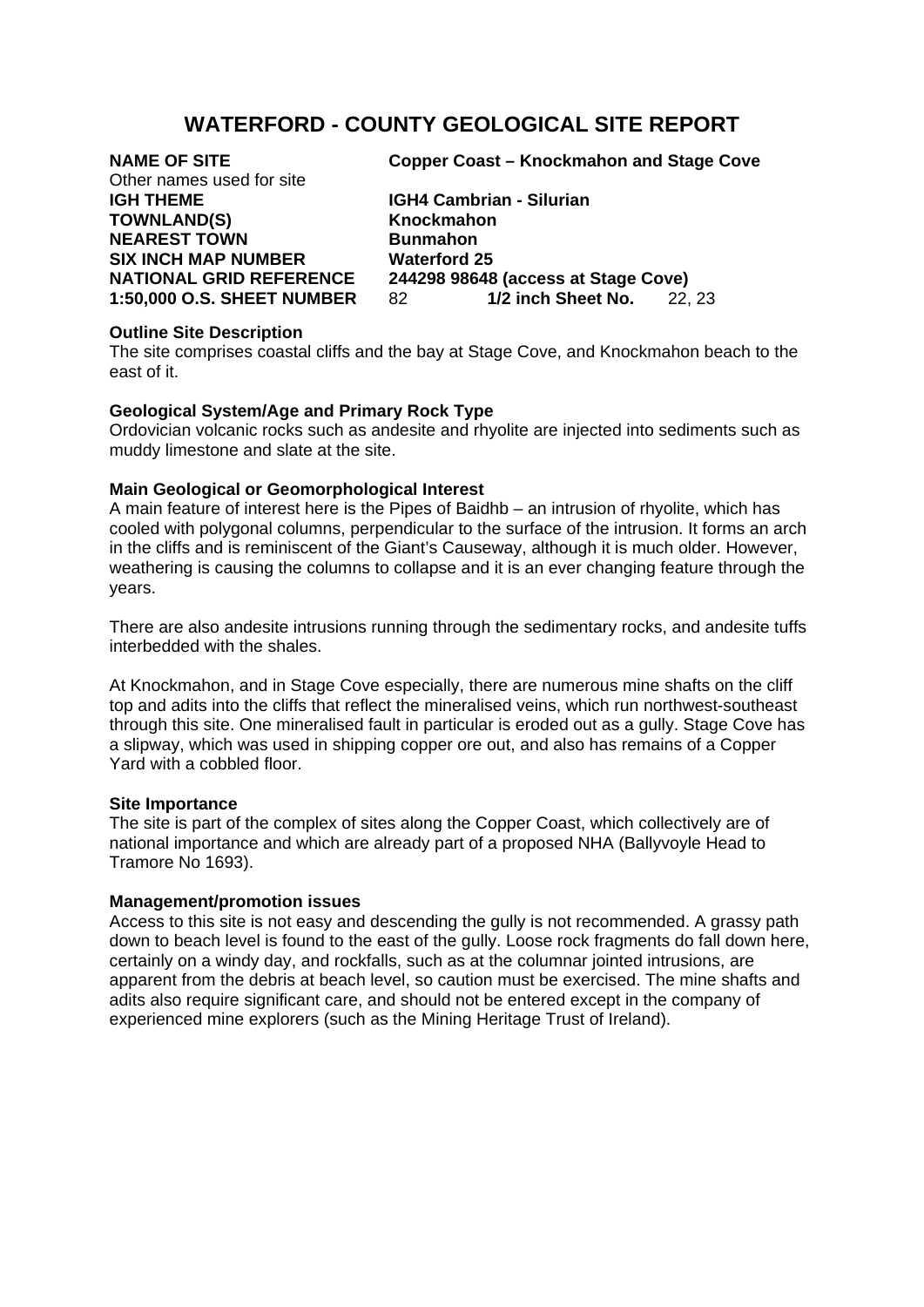

Blue copper gels stain the walls of some of the adits but they are wet and easily damaged.





Part of the Pipes of Baidhb. Mine adits in the cliff.



A panorama view of Knockmahon site looking west.



A panorama view of Knockmahon site looking east, with the Pipes of Baidhb in the near cliff.